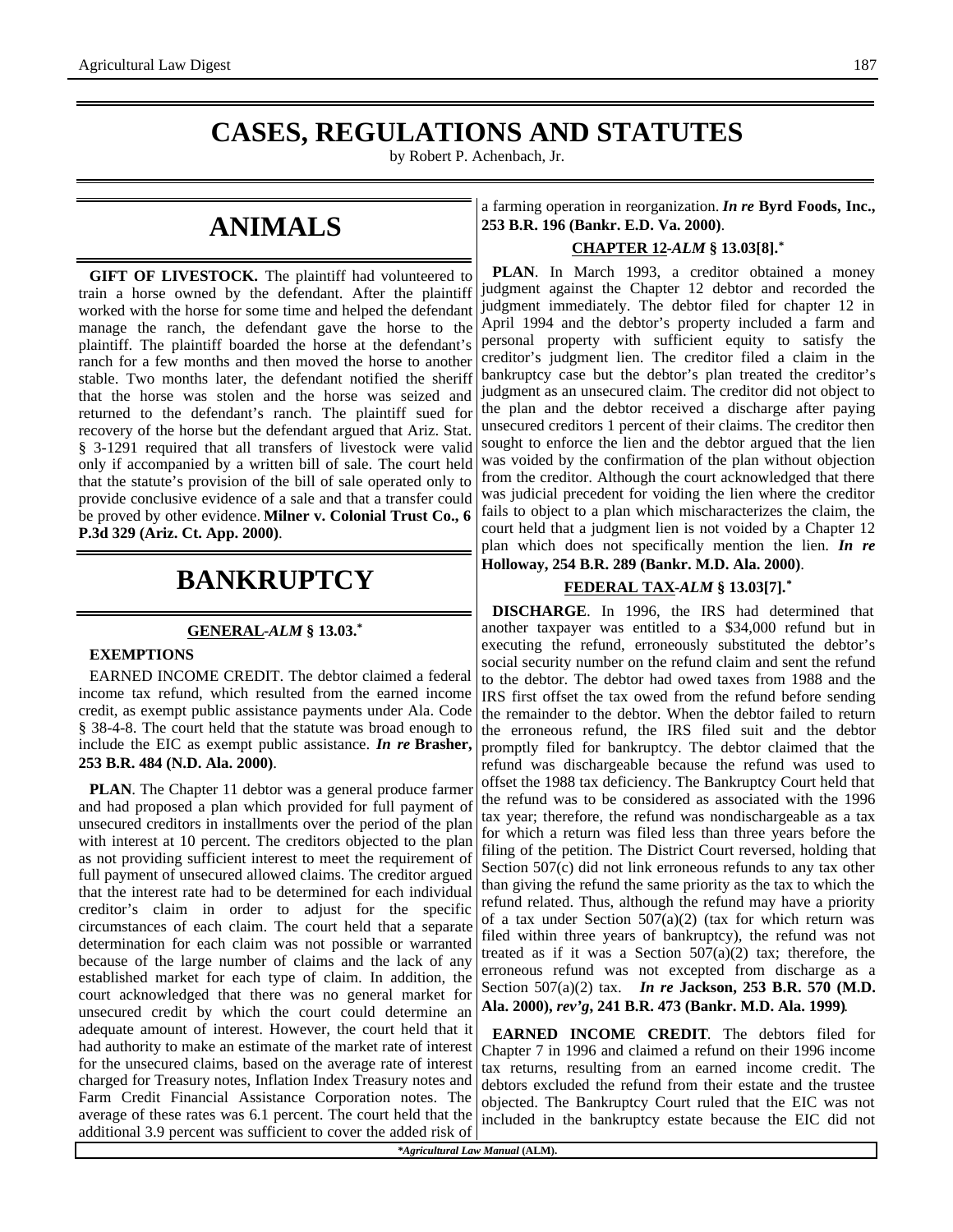accrue until after the bankruptcy petition was filed. The **Chemical Co. v. Wilkins, 18 S.W.2d 744 (Tex. Ct. App.** appellate courts reversed, holding that the EIC was a contingent interest during 1996 which was included in the bankruptcy estate upon filing the petition; therefore, the estate included the EIC for the period in 1996 prior to the filing of the petition. *In re* **Montgomery, 224 F.3d 1193 (10th Cir. 2000),** *aff'g***, 219 B.R. 913 (Bankr. 10th Cir. 1998)**.

**POST-PETITION INTEREST**. The debtor's Chapter 11 plan was confirmed without objection by the IRS. The IRS sought to charge the debtor for post-petition, pre-confirmation interest (so-called "gap" interest) on its claim. The debtor objected, arguing that the failure of the IRS to object to the plan and the plan's provision for payment of all claims estopped the IRS from collecting the "gap" interest. The court held that the "gap" interest was not discharged in the case because the plan did not specifically state that all claims were discharged, including nondischargeable claims. *In re* **Miller, 253 B.R. 455 (Bankr. N.D. Cal. 2000)**.

# **CONTRACTS**

**ARBITRATION**. The plaintiff purchased sorghum seed from the defendant which the defendant had represented as having "excellent . . . dry land yield potential." The plaintiff experienced low yields from the seeds for two years and sued the defendant for breach of implied and express warranties. Under Tex. Agric. Code § 64.002, seed purchasers are required to submit claims to arbitration before instituting a legal action to recover on the claim. The defendant sought an order to compel arbitration at the trial court level and the court ordered the arbitration. However, because of the delay, the crops were no longer in the field and the arbitration board refused to hear the case because there was no opportunity to inspect the crops in the field. The trial court case was not dismissed and proceeded to trial once the arbitration board ruled that it could not take the case. The defendant argued that the lack of arbitration prohibited any legal action on the claim. The court held that the statute prevented legal actions only if no arbitration is attempted. Because the plaintiff did file for arbitration, albeit under court order, the plaintiff could proceed with the legal action once the arbitration board declined to take the case. **Helena Chemical Co. v. Wilkins, 18 S.W.2d 744 (Tex. Ct. App. 2000)**.

**BREACH OF WARRANTY**. The plaintiff purchased sorghum seed from the defendant which the defendant had represented as having "excellent . . . dry land yield potential." The plaintiff experienced low yields from the seeds for two years and sued the defendant for breach of implied and express warranties. The defendant argued that the statements were non-actionable puffing. The evidence showed that the statements were made orally and in writing and were made to differentiate the seed from other sorghum seed. In addition, the court found that the defendant had superior knowledge of the seed's characteristics and that the plaintiff relied on these statements to choose the type of sorghum seed to use. **Helena**

**2000)**.

**CONSTRUCTIVE FRAUD**. The plaintiff purchased land and existing center-pivot irrigation equipment from the defendants. One of the fields had been extended from a halfcircle pivot field to a full circle pivot field by filling in an old river bed. One of the defendant's employees testified that erosion in the filled-in area was noticed and rip-rap fill recommended to stop the erosion. However, the defendant did not add the rip-rap and did not inform the plaintiff about the erosion or that the field was extended over an old river bed. The plaintiff discovered the erosion and other problems with the irrigation system after the purchase and sued for misrepresentation and breach of a duty to disclose. The trial court ruled that the defendant had committed constructive fraud in failing to disclose the erosion problem and awarded the plaintiff the cost of stabilizing the field and repairing the irrigation equipment. The court held that the duty to disclose the erosion problems arose from the defendant's statements to the plaintiff before the sale that the irrigation system was in good working order and was sufficient to produce full crops on the irrigated fields. The court also found that the plaintiff had no opportunity to discover the erosion problems and was not required to seek information from the defendant's employees before purchasing the land and equipment. **H-D Irrigating v. Kimble Properties, 8 P.3d 95 (Mont. 2000)**.

## **FEDERAL AGRICULTURAL PROGRAMS**

**LIVESTOCK**. The AMS has adopted as final regulations which establish a mandatory program of reporting information regarding the marketing of cattle, swine, lambs, and products of such livestock under the Livestock Mandatory Reporting Act of 1999, Pub. L. 106-78; 113 Stat. 1188 (1999), 7 U.S.C. 1635-1636h. This rule requires the reporting of market information by certain livestock packers, and livestock product processors and importers who annually slaughter an average of 125,000 cattle or 100,000 swine, or slaughter or process an average of 75,000 lambs. Importers who annually import an average of 5,000 metric tons of lamb are also required to report. These entities are required to report the details of all transactions involving purchases of livestock and of domestic and imported lamb carcasses and imported lamb cuts, and the details of all transactions involving domestic and export sales of boxed beef cuts including branded product, sales of domestic and imported boxed lamb cuts including branded product, purchases of imported boxed lamb cuts including branded product, and lamb carcasses to the AMS. **65 Fed. Reg. 75463 (Dec. 1, 2000), adding 7 C.F.R. Part 57**.

**MEAT INSPECTION**. The plaintiff operated a meat grinding and processing plant. The FSIS has promulgated regulations which created the Hazard Analysis and Critical Points (HAACP) inspection program, under which meat processors must establish meat handling procedures for preventing the contamination of the meat handled at the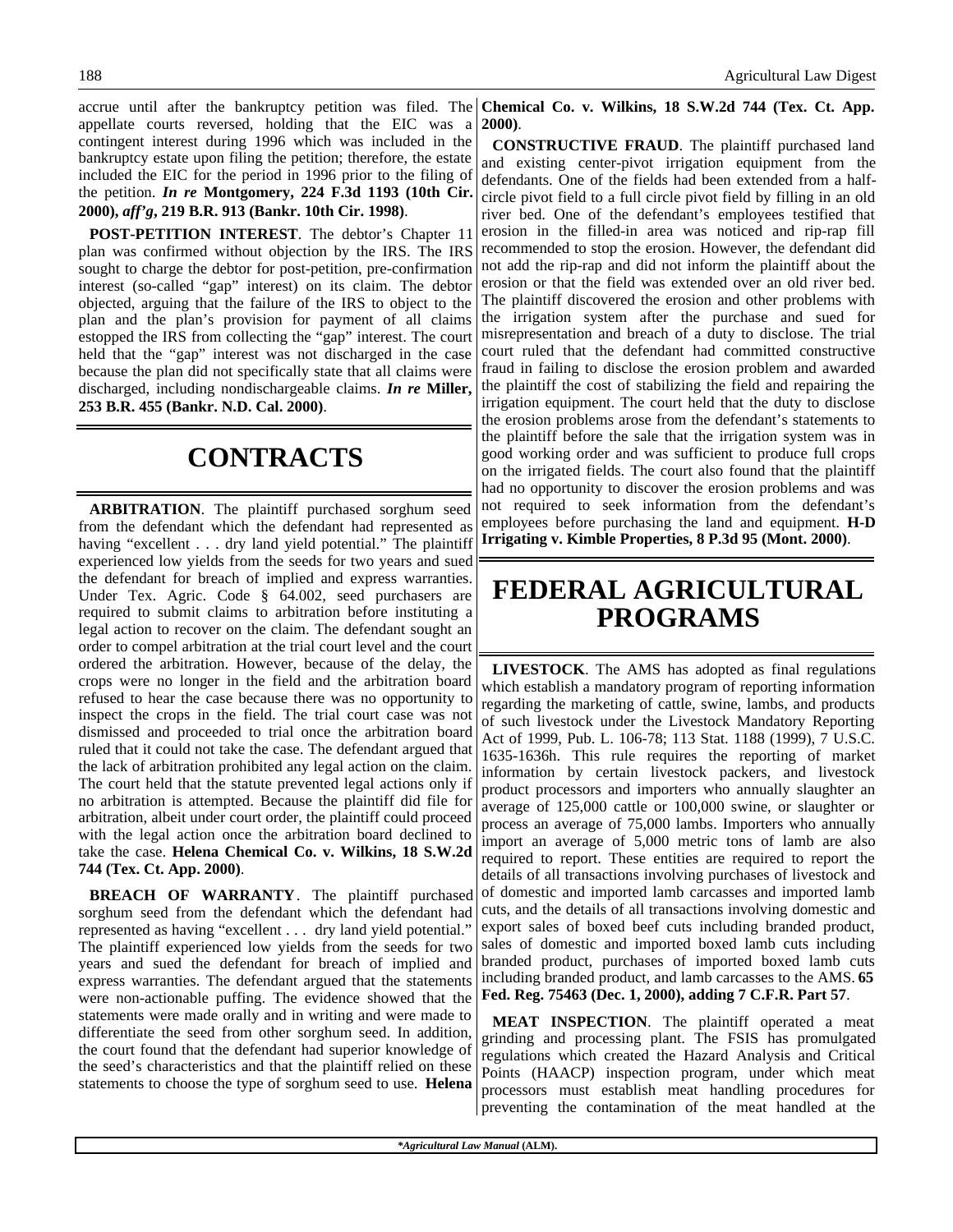facility. To test the effectiveness of the procedures, the FSIS tested the plaintiff's end products for Salmonella bacteria. The plaintiff was tested three times and did not meet the standards set by the regulations which allowed no more than 7.5 percent of the finished product to be contaminated. The FSIS determined that the plaintiff's facility was unsanitary and decided to remove its inspectors. Under 21 U.S.C. §  $601(m)(4)$ , meat is considered adulterated if the processing facilities are unsanitary. The plaintiff argued that the HAACP regulations exceeded the FSIS statutory authority because the Salmonella tests were unrelated to the sanitary conditions in the processing facility. The court noted that Salmonella could not be removed from meat under HAACP procedures and that meat could be contaminated prior to entering the processing facility; therefore, the Salmonella tests could not determine whether the contamination resulted from outside sources or conditions inside the plant because the tests did not identify the source of the contamination. Because the tests did not directly determine the sanitary condition of the facility, the regulations did not comply with the statutory authority under Section 601(m)(4). **Superior Beef Processors v. USDA, 113 F. Supp.2d 1048 (N.D. Tex. 2000)**.

**PERISHABLE AGRICULTURAL COMMODITIES ACT**. The debtor operated a restaurant and had purchased produce from a produce dealer which had not received full payment when the debtor filed for Chapter 11. The dealer sought to apply PACA to the debtor's assets as the PACA trust, arguing that the debtor was a dealer subject to PACA. The debtor did not purchase more than \$230,000 of produce per year. The court held that the exception in 7 U.S.C. § 499a(b)(6) applied to exclude the debtor from the definition of dealer under PACA because the debtor resold the produce at retail to customers and did not purchase more than \$230,000 of produce in a year. *In re* **Reservoir Dogs, Inc., 253 B.R. 422 (Bankr. N.D. Ill. 2000)**.

**TUBERCULOSIS**. The APHIS has issued an interim regulation which splits Texas into two zones with different tuberculosis risk classifications. **65 Fed. Reg. 70284 (Nov. 22, 2000)**.

## **FEDERAL ESTATE AND GIFT TAX**

**VALUATION.** The taxpayer established a limited partnership and transferred real property, bonds and insurance policies to the partnership. The taxpayer then transferred minority interests in the partnership to trusts for the taxpayer's children. The partnership complied with all state law requirements. The IRS argued that the transactions were actually gifts of the property to the trusts and that the partnership should be ignored as lacking in any substance or purpose. The court held that, because the partnership was validly formed under state law, the partnership had sufficient substance for federal gift tax purposes. The court also held that

minority interests and lack of marketability. The partnership restrictions on withdrawals from the partnership or return of any capital account did not subject the partnership interests to the valuation rules of I.R.C. § 2704. **Knight v. Comm'r, 115 T.C. No. 36 (2000)**.

A similar result was reached in an estate tax case where the decedent had transferred assets to a family limited partnership and transferred limited partnership interests to the decedent's heirs. The partnership was held to be valid under state law and effective for federal estate tax purposes. The restrictions on the transferrability of limited partnership interests and withdrawal rights did not subject the partnership interests to valuation under I.R.C. § 2703. The decedent's interest in the partnership was discounted 25 percent for lack of marketability and 25 percent for a minority interest. **Estate of Strangi v. Comm'r, 115 T.C. No. 35 (2000)**.

### **FEDERAL INCOME TAXATION**

**DEPRECIATION**. The taxpayer owned a vehicle leasing business. The taxpayer maintained records of the cost, number of miles driven, number of months leased, and salvage value. The taxpayer depreciated the vehicles with costs of less than \$35,000 using a mileage-based depreciation method. The taxpayer stated that the time-based depreciation methods did not accurately reflect the useful life of the vehicles because the useful life of the vehicles depended upon the miles driven. The IRS ruled that the taxpayer could use the mileage-based depreciation method so long as full records were maintained, the basis did not include the salvage value, and vehicles of similar cost were grouped in each pool of vehicles for depreciation. **Ltr. Rul. 200046020, Aug. 17, 2000**.

**INTEREST RATE**. The IRS has announced that, for the period January 1, 2001 through March 31, 2001, the interest rate paid on tax overpayments remains at 9 percent (8 percent in the case of a corporation) and for underpayments at 9 percent. The interest rate for underpayments by large corporations is 11 percent. The overpayment rate for the portion of a corporate overpayment exceeding \$10,000 is 6.5 percent. **Rev. Rul. 2000-57, I.R.B. 2000-\_\_**.

the value of the gifts to the children was discounted for were complete, the properties were exchanged. The court held **LIKE-KIND EXCHANGES**. The taxpayer owned a property on which the taxpayer operated an incorporated business. The taxpayer purchased a second property to which the taxpayer planned to move the business after improving the property. Another business became interested in the first property and the taxpayer sought to structure the transactions for a like-kind exchange because the taxpayer's basis in the first property was substantially below the purchase price. The buyer first purchased the taxpayer's second property subject to reconveyance in exchange for the first property. The buyer held the second property for three months, during which the taxpayer completed the improvements and retained all control and responsibility for the property. When the improvements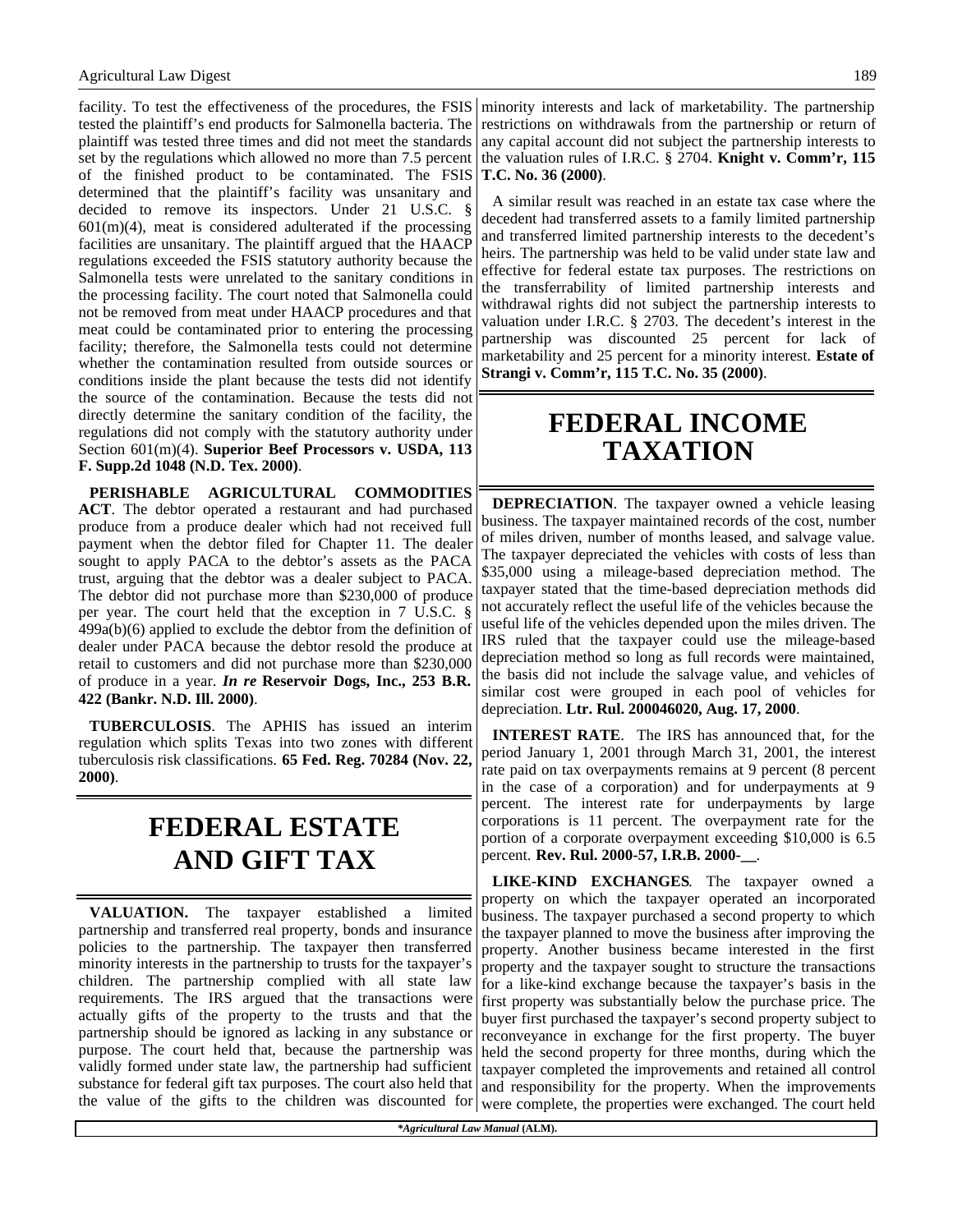that the "reversed-exchange" did not qualify for like-kind exchange treatment because the taxpayer did not relinquish control over the second property and remained the owner until the exchange occurred. The court held that the substance of the transaction was the sale of the first property, with gain recognized to the extent of the difference between the purchase price and the taxpayer's basis. This case is based on facts existing before issuance of *Rev. Proc. 2000-37*, discussed at p. 149 *supra*. **DeCleene v. Comm'r, 115 T.C. No. 34 (2000)**.

**LIMITED LIABILITY COMPANIES**. A limited liability company intended to file Form 8832, Entity Classification Election, to elect to be treated as a corporation for federal income tax purposes but failed to timely file the form. The IRS ruled that the company could have 60 days after issuance of the letter ruling to file the form. **Ltr. Rul. 200046031, Aug. 23, 2000**.

**PASSIVE ACTIVITY LOSSES**. The taxpayer operated a sole proprietorship semiconductor consulting business. As part of this business, the taxpayer formed a partnership which leased semiconductor production equipment to third parties, although the leasing business did not produce any profit. The IRS sought to disallow the losses from the rental activity as passive losses. The court held that the leasing losses were allowed under Temp. Treas. Reg. § 1.469-1T(e)(3)(ii)(D) because the leasing was incidental to the taxpayer's main business of consulting. **Tarakci v. Comm'r, T.C. Memo. 2000-358**.

**PENSION PLANS**. The IRS has issued tables of covered compensation under I.R.C.  $\S$  401(l)(5)(E) for the 2001 plan year. **Rev. Rul. 2000-53, I.R.B. 2000-\_\_**.

The IRS has issued the cost-of-living adjustments (COLAs) applicable to dollar limitations on benefits under qualified retirement plans and to other provisions affecting such plans that take effect on Jan. 1, 2001. **IR-2000-82**.

For plans beginning in November 2000, the weighted average is 5.94 percent with the permissible range of 5.34 to 6.23 percent (90 to 106 percent permissible range) and 5.34 to 6.53 percent (90 to 110 percent permissible range) for purposes of determining the full funding limitation under I.R.C. § 412(c)(7). **Notice 2000-59, I.R.B. 2000-\_\_**.

**RENT PAID TO EMPLOYEES**. In a Chief Counsel Advice memorandum, the IRS ruled that if an employer claims to be renting equipment from an employee, the following factors may help to substantiate the employer's claim that a portion of the payments to the employee are for rental of the equipment: (1) a written lease agreement, (2)  $\epsilon$ term of lease that is more than one day in duration, (3) an exclusive right by the employer to use the equipment, and (4) a right in the employer to use the equipment even if the employee is not engaged to use the equipment. **CCA 002645, April 14, 1998**.

#### **S CORPORATIONS-***ALM* **§ 7.02[3][c].\***

PASSIVE ACTIVITY LOSSES. The taxpayer was originally a closely-held C corporation which had suspended

passive activity losses (PALs) for three years. In the fourth year, the corporation elected S corporation status and sold several properties which had given rise to the PALs. Some of the suspended PALs resulted from depreciation taken on the properties and the corporation adjusted the bases of the properties by the amount of suspended PALs, resulting in losses or smaller gains from the sales. Four years later, the corporation terminated the S corporation election. The corporation argued that, under I.R.C. §§ 469(f)(2) and  $469(g)(1)(A)$ , the sale of a property which generated PAL resulted in offset of the PAL against the gain of the sale. Under I.R.C. § 469(f)(2), the PAL rules continue to apply when a closely-held C corporation ceases to be a closely-held corporation. The IRS argued that I.R.C. § 1371 applied to prevent any carryover of C corporation PALs to tax years when the corporation was an S corporation. The corporation argued that Section 1371 did not apply because the PAL rules were accounting rules and did not involve carryovers. The Tax Court held that the C corporation suspended PALs could not be carried forward to the years the corporation was an S corporation. The appellate court reversed, holding that I.R.C. § 469 took precedence over I.R.C. § 1371, at least during the first year of the S corporation election. **St. Charles Investment Co. v. Comm'r, 2000-2 U.S. Tax Cas. (CCH) ¶ 50,840 (10th Cir. 2000),** *rev'g***, 110 T.C. 46 (1998)**.

SUBSIDIARIES. The IRS has announced that Notice 97-4 is no longer in effect for purposes of making a qualified subchapter S subsidiary election. New form 8869 is to be used instead. **Notice 2000-58, I.R.B. 2000-\_\_**.

#### **SAFE HARBOR INTEREST RATES December 2000**

|                                 |      | рсссиност дооо     |                          |      |
|---------------------------------|------|--------------------|--------------------------|------|
|                                 |      | Annual Semi-annual | <b>Ouarterly</b> Monthly |      |
|                                 |      | <b>Short-term</b>  |                          |      |
| AFR                             | 6.10 | 6.01               | 5.97                     | 5.94 |
| 110 percent AFR                 | 6.72 | 6.61               | 6.56                     | 6.52 |
| 120 percent AFR                 | 7.34 | 7.21               | 7.15                     | 7.10 |
|                                 |      | Mid-term           |                          |      |
| AFR                             | 5.87 | 5.79               | 5.75                     | 5.72 |
| 110 percent AFR                 | 6.47 | 6.37               | 6.32                     | 6.29 |
| 120 percent AFR                 | 7.07 | 6.95               | 6.89                     | 6.85 |
|                                 |      | Long-term          |                          |      |
| AFR                             | 5.98 | 5.89               | 5.85                     | 5.82 |
| 110 percent AFR                 | 6.58 | 6.48               | 6.43                     | 6.39 |
| 120 percent AFR                 | 7.19 | 7.07               | 7.01                     | 6.97 |
| Rev. Rul. 2000-54, I.R.B. 2000- |      |                    |                          |      |

**SMALL ETHANOL PRODUCER CREDIT.** The taxpayer was a limited partnership which leased and operated an ethanol production facility. The facility was leased from the taxpayer's general partner. The facility produced 150 proof ethanol from corn and sold the ethanol as an oxygenate for gasoline. The facility had a production capacity of 15 million gallons per year. The taxpayer and the taxpayer's general partner had a combined capacity of 30 million gallons per year. The IRS ruled that the taxpayer was eligible for the small ethanol producer credit under I.R.C. § 40(b)(4)(C) which passed through the taxpayer to its partners. **Ltr. Rul. 200046023, Aug. 18, 2000**.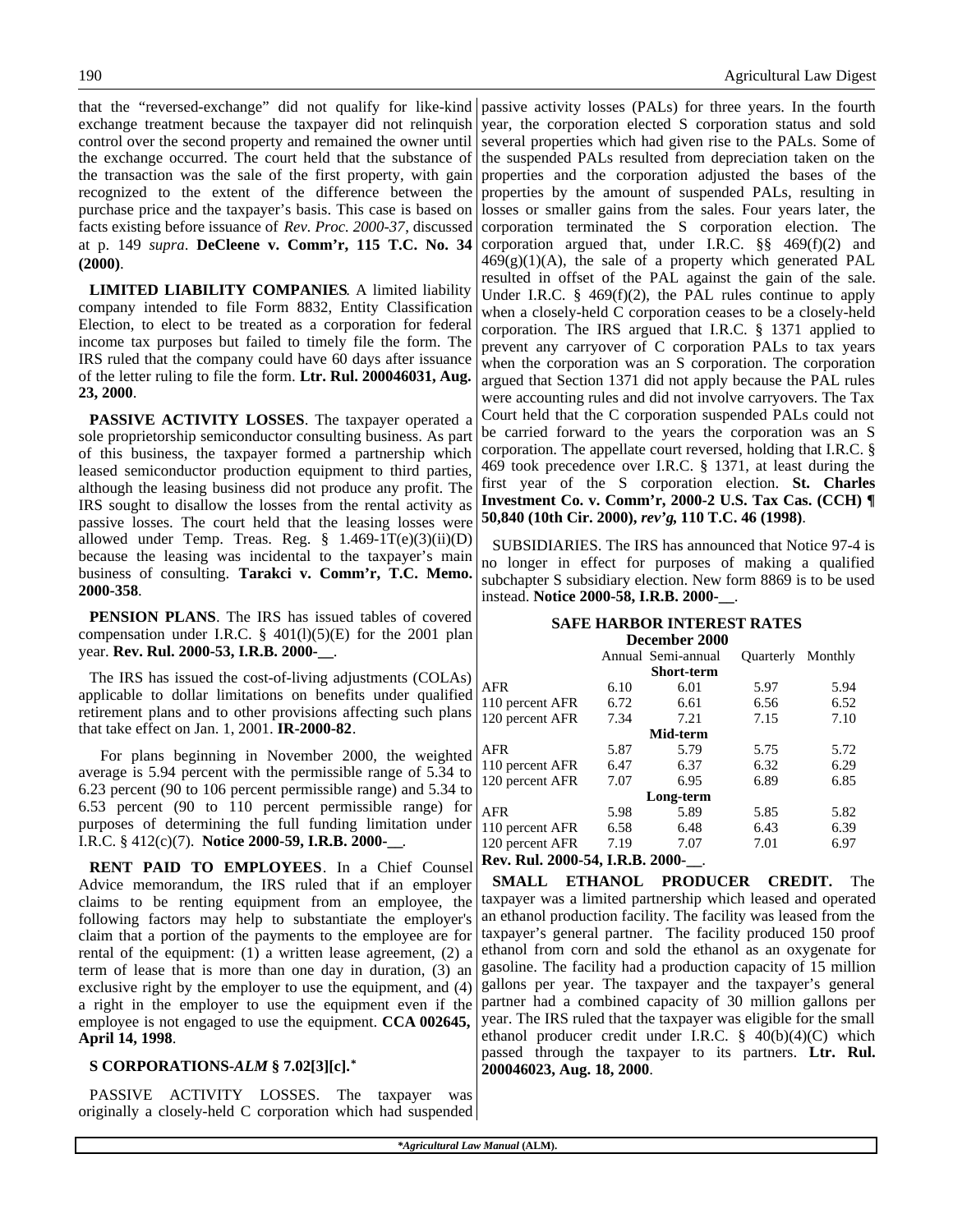**TRAVEL EXPENSES**. The taxpayer operated a manufacturing consulting business and claimed various business deductions, including advertising, automobile expense, travel expenses, meals and entertainment, and expense method depreciation. The taxpayer did not keep full and accurate records of all the expenses and many items were disallowed by the IRS because of lack of substantiation. The taxpayer attempted to prove the disallowed expenses by presenting the court with itemized statements created from records and memory, although the supporting records were not placed in evidence. The court held that the expenses were not allowed for lack of full records created contemporaneously with the expenses. **Baratelle v. Comm'r, T.C. Memo. 2000- 359**.

**WITHHOLDING TAXES**. The IRS has announced that beginning on Jan. 1, 2001, businesses that have less than \$2,500 in quarterly employment taxes will be allowed to make payments every three months, rather than on a monthly basis. This replaces the current standard that allows quarterly payments only if businesses have less than \$1,000 in quarterly employment taxes. Businesses that qualify for the quarterly payment of employment taxes may pay the taxes by filing Form 941, Employers Quarterly Federal Tax return, rather than depositing the taxes with an authorized financial institution. **IR-2000-83**.

### **LANDLORD & TENANT**

**TERMINATION OF LEASE.** The plaintiff had leased farm land under an oral agreement on a year-to-year basis with the previous owner of the land. The owner sold the farm to the defendant who requested the tenant to not change any farming practices. The normal practice was for the tenant to leave a portion of the land fallow each year. However, the plaintiff told the defendant that all of the land would be continuously planted because the farm was being sold. On June 26, 1998, the defendant then sent the plaintiff a notice terminating the lease as of August 1, 1998 or the last day of harvest, whichever occurred first. The plaintiff had harvested the fallplanted wheat crop on June 25, 1998. The defendant took possession of the harvested crop land and planted a portion in wheat. The plaintiff was allowed to plant the spring milo crop but the defendant prevented the planting of the fall wheat crop. The plaintiff sought a court ruling that the plaintiff was entitled to plant the fall crop because the notice of termination stated the wrong termination date. The court acknowledged that, under Kan. Stat. § 58-2506, the June termination notice should have stated that the termination would occur on March 1, 1999. However, the court noted that, if the plaintiff had been allowed to plant the fall wheat, the termination of the lease on March 1, 1999 would have prevented the plaintiff from harvesting the wheat anyway. Therefore, the defendant's actions merely prevented the plaintiff from expending time and money in preparation of a crop that the plaintiff could not harvest. Thus, the court held that the termination notice was improper but that no damage occurred. **Orebaugh v. Leatherwood, 8 P.3d 55 (Kan. Ct. App. 2000)**.

### **PARTNERSHIPS**

**DEFINITION.** The plaintiff and defendant were living together and purchased a farm using the plaintiff's money and a promissory note. The deed was made to the plaintiff and defendant as single persons in joint tenancy and the parties were individually liable on the promissory note. A few payments were made from joint funds, but most were made from the plaintiff's funds. The plaintiff also paid for all the improvements on the farm and the purchase of farm equipment and supplies. The parties filed individual returns and did not file partnership returns, create a partnership bank account or keep partnership records. The defendant claimed that the farm was partnership property because the parties worked the farm together. The court held that the complete lack of other partnership indicia demonstrated that the parties did not intend any partnership. **Thomas v. Lloyd, 17 S.W.3d 177 (Mo. Ct. App. 2000)**.

### **STATE TAXATION**

**AGRICULTURAL USE.** The taxpayer owned over 3,000 acres of pasture land which was leased to a third party to pasture sheep and cattle. Because nearby residential development increased the number of stray dogs on one parcel, the tenant stopped actively pasturing livestock on the parcel, although the tenant continued to pay the rent for the whole property. The entire property had been taxed at use value because it was designated a greenbelt area. The county reviewed the property status and determined that the one parcel which was not used for pasture was no longer eligible for green belt status and should be taxed at fair market value. The tenant testified that, although the entire sheep herd was no longer taken to the one parcel because of the dogs, some sheep did wander into the parcel and the parcel was used occasionally to pasture cattle. Although the tenant did not use that parcel as much, the rent did cover all of the parcels. The court held that the entire property was eligible for greenbelt preferential tax treatment. The court noted that the animal unit measurement use of the property, with all of the property counted, exceeded the minimum required for greenbelt status. **County Board of Equalization v. Stichting Mayflower, 6 P.3d 559 (Utah 2000)**.

### **CITATION UPDATES**

*In re* **Villalon, 253 B.R. 837 (Bankr. N.D. Ohio 2000)** (discharge) see p. 155 *supra*.

*\*Agricultural Law Manual* **(ALM).**